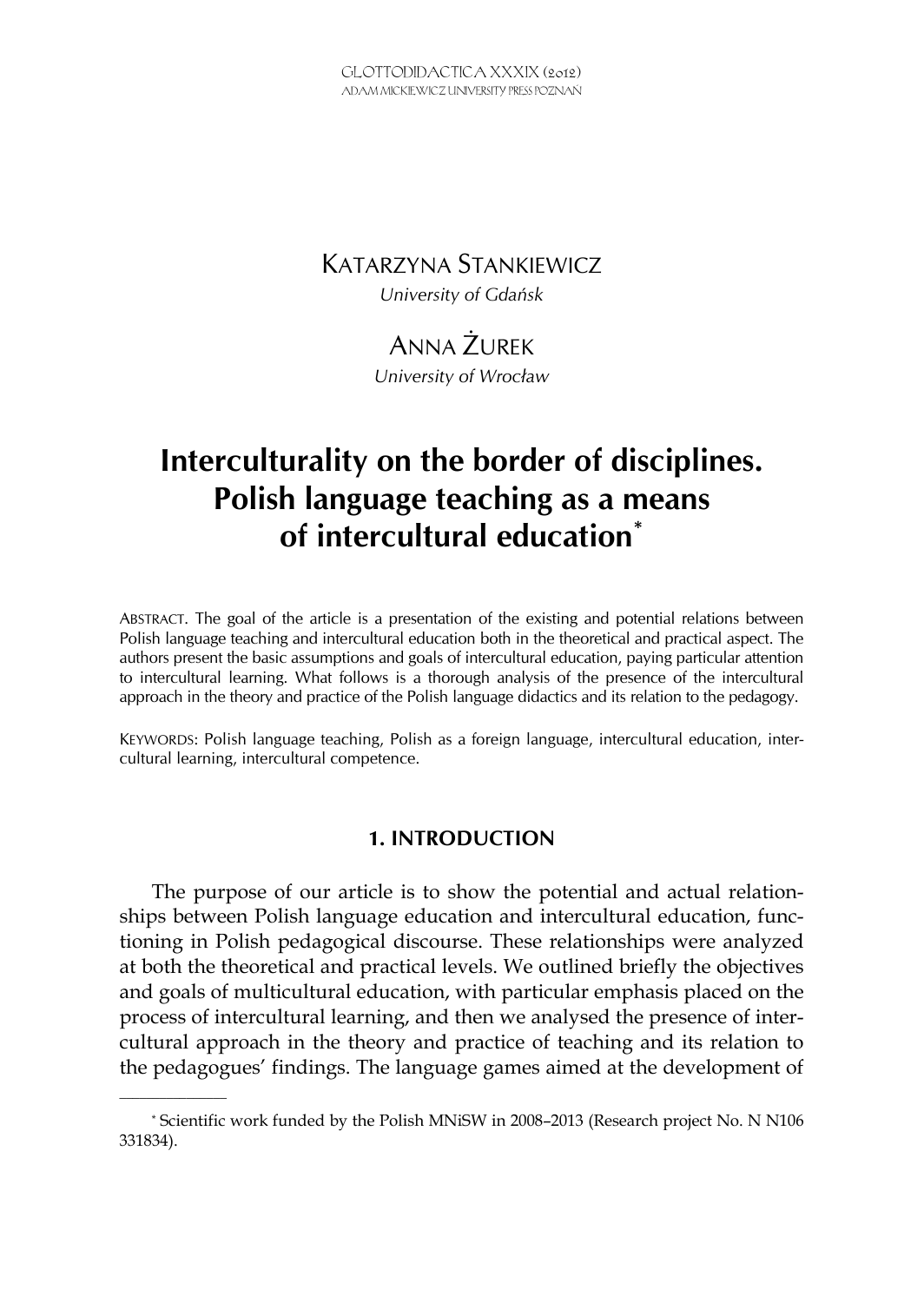learners' intercultural competence are an example of applying intercultural education tools in teaching Polish as a foreign language. Therefore we presented exercises aimed at multicultural groups at intermediate and advanced levels of language acquisition, where it is possible to develop all language skills during the process of intercultural learning.

In the literature on the subject, language education, language education (glottodidactics) is understood as an independent academic discipline focused on the process of learning and teaching a foreign language (Komorowska 1983: 33). It is a relatively new discipline developed on the border between different sciences where their research methodology is used. The teachers and pedagogues consider glottodidactics, which is also referred to as a foreign language education, as a teaching sub-discipline with a long tradition (Szulc 1997: 53). Like other specific field teaching methodologies, it sets goals, determines content, principles, methods and forms of teaching a foreign language and explores the psychological and social conditions of the process. As such, it provides the basis for teaching any languages as foreign languages, including Polish. On the one hand, as the name itself suggests, there is a close relationship of the discipline with pedagogy (Szulc 1997: 53), on the other hand there is a clear line between glottodidactics and other disciplines, particularly pedagogy, and there is a strong tendency to become an independent discipline (Komorowska 1982: 33).

### **2. FROM MULTI- TO INTERCULTURAL EDUCATION**

The relationship between teaching Polish as a foreign language and pedagogy is particularly interesting; more specifically the relationship between teaching Polish as a foreign language and intercultural education and – more generally – the intercultural pedagogy. The latter being in Poland a new pedagogical sub-discipline, where language education in cultural diversity groups is a focal point. The autonomy of intercultural pedagogy – as a sub-discipline – is still a matter of debates and controversy in the circles of Polish pedagogues (Jasiński 2004: 85–95; Grzybowski 2008: 102), and therefore this article refers primarily to the multicultural education as an important area of a pedagogical practice, becoming also an object of scientific reflection.

Intercultural education can be understood in two ways, as:

- an educational practice in a multicultural society (this definition gives a fairly narrow meaning);
- a new idea, affecting the shape of the overall education and organizing contemporary approach to education and training – broad approach to this issue (Lewowicki 2000: 31; Jasiński 2004: 85–95).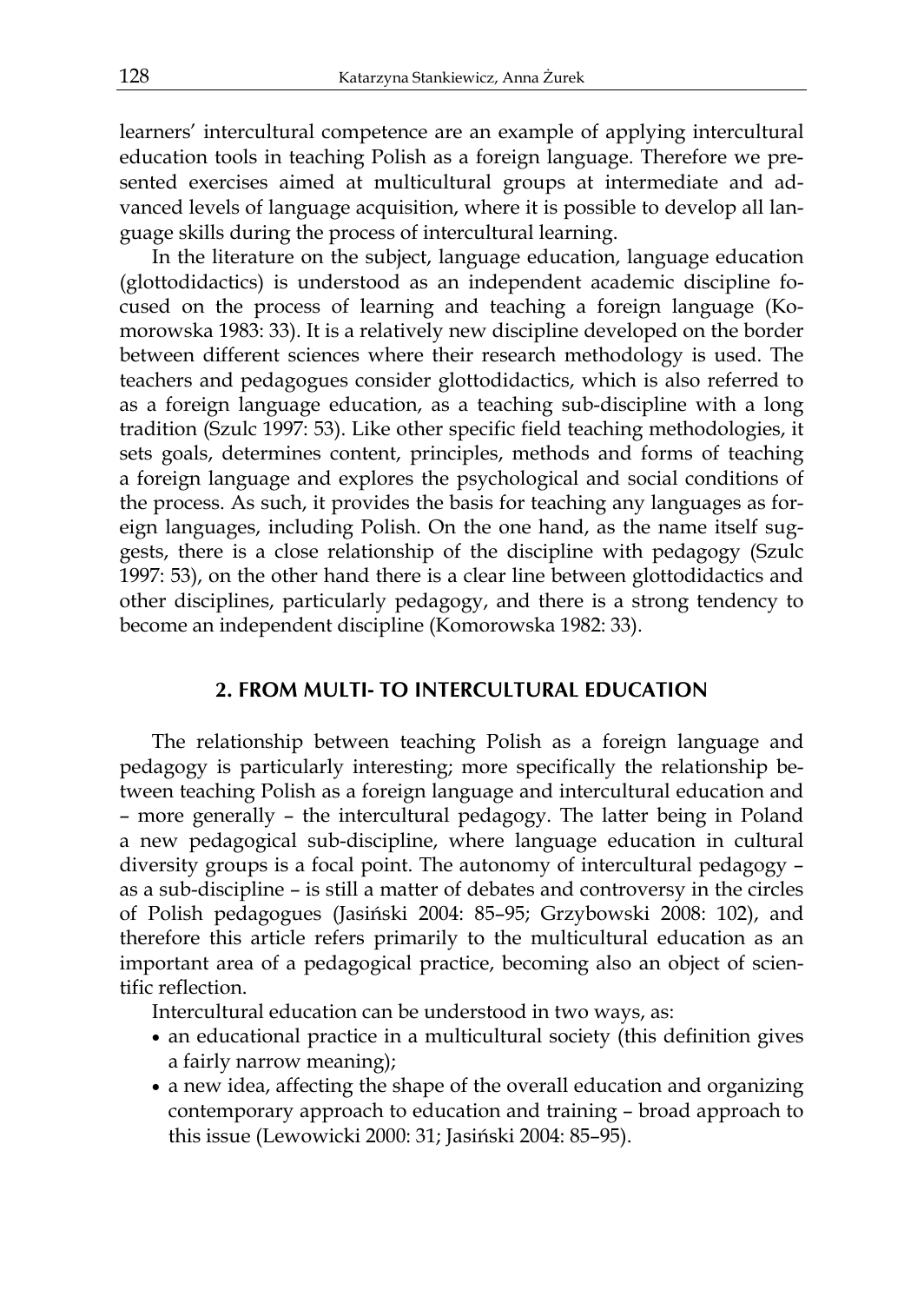In the language education context, it would be appropriate to recognise intercultural education as a kind of idea, which could have a significant impact on teaching a foreign language at the level of its objectives and educational content. It is worth pointing out, that in the face of the growing cultural diversity of societies and the ever increasing contacts of different cultures and nations representatives, in the era of globalization and European integration, the idea of intercultural education becomes the idea of education in general which organises a common educational practice (Nikitorowicz 2005: 43), including language education (Zawadzka 2004: 185–191; Bandura 2007: 57–68).

Intercultural education, understood as a particular model of educational activities, is preceded by a model based on slightly different assumptions, often referred to as multicultural education. In the subject matter literature we find a description of the transition from one model to the other, which can be associated with the "postmodern breakthrough" (Lewowicki 2000: 31). However, this approach is too simplistic, because in many areas of educational practice we still have to deal with elements of a multicultural approach, while apart from the postmodern thought, we can point out other important reasons for educational changes, such as the socio-political and economic changes.

These models are fundamentally different in their approach to minority groups and to the various representatives of different cultures. The primary objective of multicultural education is "to protect the interests of the dominant group"; differences or deviations from the "cultural norms" are treated as a "lack of" which may be made up in the course of training conducted in line with standards generally accepted by the society (Lewowicki 2000: 31; Grzybowski 2008: 31).

Contrary to the multicultural model, intercultural education is directed at all members of a culturally diverse society, not limited to minority groups (Lewowicki 2000: 31). Such an approach is connected with the fact that differences are seen as values and treated as something that should not be alienated or reduced. This model is aimed at developing individual's and group's relationships with people from different cultures by respecting their otherness (Grzybowski 2008: 60–61).

The transition from the multicultural to intercultural model – so important to teachers – has not been generally recognized by teachers of Polish as a foreign language because of their limited interest in the pedagogical approach to multiculturalism. In language education, esp. when teaching English or German as a foreign language, the pedagogical approach is more appreciated which is reflected in the intercultural approach to teaching these languages (Bandura 2007). We believe that reconsidering the paradigm shift in education could have important implications for the teaching of Polish as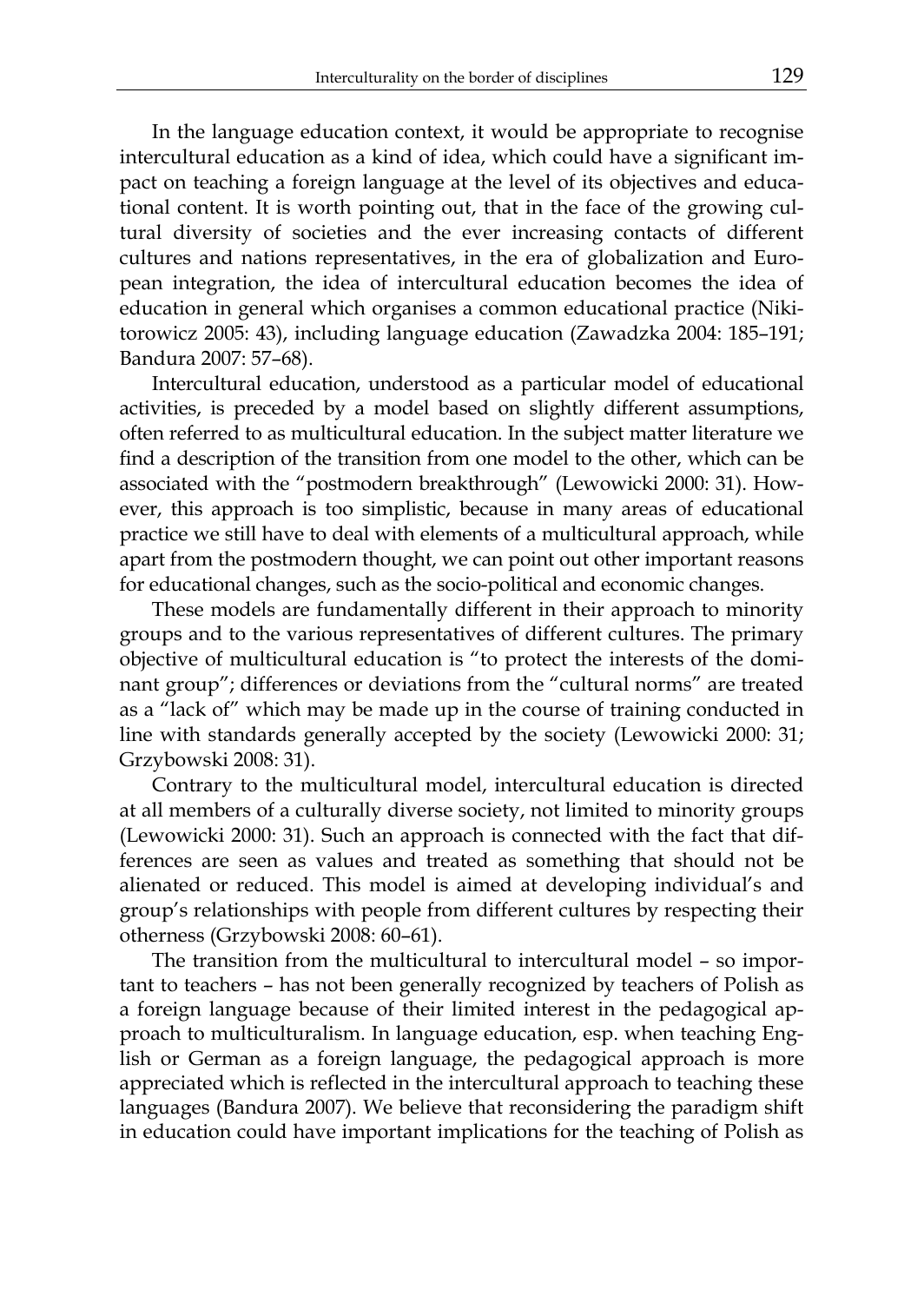a foreign language. Despite the lack of direct references, there are some parallels to that "breakthrough" in Polish language education which can be seen in the transformation of teachers' approaches to teaching culture in a language course (Miodunka 2006: 7–9; Gębal 2006: 205–242).

The intercultural education can be viewed from both an individual and a social group perspective. From an individual's perspective, the primary objective of educational activities is to develop intercultural competence in the process of intercultural learning, which is connected with the search and development of the individual's cultural identity (Nikitorowicz 2005: 45; Śliwerski 2005: 294–298). From the macrosociological perspective, this type of educational practice is to promote a social integration, deepen mutual tolerance among different cultural groups and enable interactions in their circles (Lewowicki 2000: 32).

The individual's perspective and the individual as a participant of the educational process is more interesting. Such an individual is a person for whom intercultural education creates opportunities for personal growth and better adaptation to the modern world. For language education the process of intercultural learning – often described in the literature on teaching – which takes place in language courses, is extremely important. It occurs in situations of intercultural contact when one person meets another and both of them are focused on mutually understanding their beliefs or values while remaining aware of the specifics of their own culture. The aim of such teaching is to shed light on both one's own and a foreign culture, to build one's own cultural identity and to develop one's intercultural competence (Śliwerski 2005: 292; Grzybowski 2008: 38).

In the latter, we can distinguish the following aspects:

- 1. cognitive pertaining to the knowledge of the culture, both one's own and the other/ foreign one;
- 2. emotional defining certain attitude and behaviour toward a representative of another culture (such as tolerance, openness, curiosity);
- 3. behavioural (also referred to as pragmatic), which defines how an individual applies his own knowledge and attitude when in contact with another culture, for example when resolving potential or existing conflicts (Grzybowski 2008: 38).

## **3. INTERCULTURALITY IN CULTURAL EDUCATION IN A POLISH LANGUAGE COURSE FOR FOREIGN STUDENTS**

The teachers of Polish as a foreign language whose are interested in the phenomenon of interculturality often fail to notice the achievements of Polish pedagogy, although this discipline abounds in potential references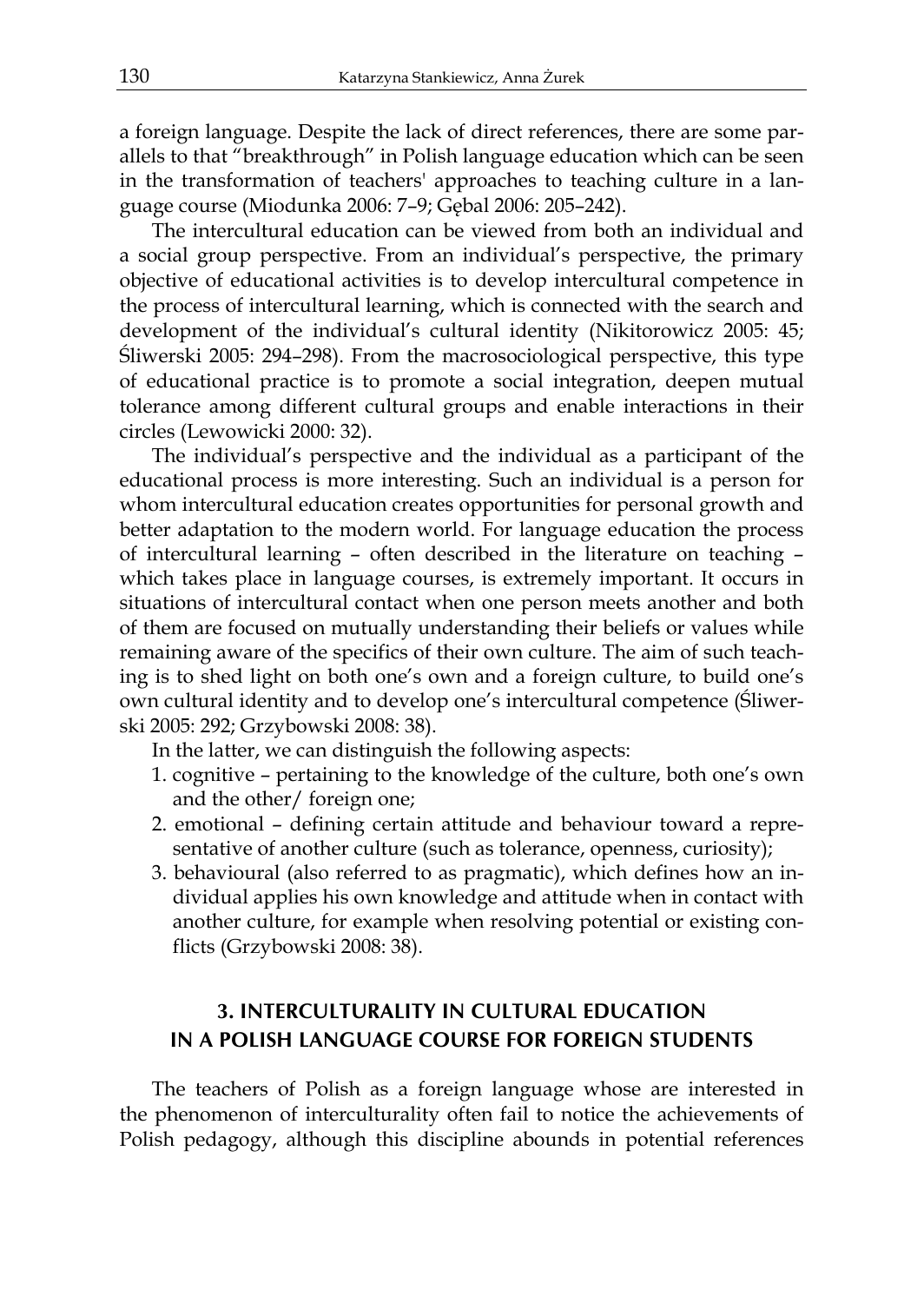and opportunities of interdisciplinary cooperation. Interculturality tends to appear as a problematic issue when it comes to academic works in the scope of cultural education (Zarzycka 2000; Zarzycka 2004; Garncarek 2006; Gębal 2006).

The authors, when discussing intercultural competence, give it a slightly different meaning to the teachers and place it next to cultural (in the scope of Polish culture) and communication competence. In Polish language education, the concept of intercultural competence is often reduced to its cognitive and behavioural aspects, which are limited to describing the type of communication between individuals (Zarzycka 2008: 68–70).

In teaching Polish as a foreign language, a number of key approaches to cultural education can be distinguished, all arising in connection with experiences originating from teaching other languages (Gębal 2006: 205–242). The first factual approach focuses on the transmission of knowledge about Polish culture. It is strictly monocultural and closest to the multicultural education model. The second approach – communicative – is also oriented at monoculture (the Polish culture) and is focused on the behavioural aspect of communicative competence. The third intercultural approach is to develop all of these aspects of the intercultural competence model, and above all, is oriented towards the emotional aspect, which is the development of an individual's approaches and attitudes. An eclectic approach is also possible, combining elements of the others (Gębal 2006: 205–242).

In teaching Polish as a foreign language, all of these approaches are ever present, in particular the popular eclectic model. They evolved one by one, indicating the direction of changes in the treatment of the cultural component: from mono- to multi-, and even intercultural. It is worth pointing out that the reduction and replacement of ethnocentric content with sociocultural and intercultural content in teaching a foreign language is similar to the transition from multicultural to intercultural education; and like the transition from the approach aimed at assimilation to the promotion of cultural diversity.

#### **4. BETWEEN DISCIPLINES**

In the context of the foregoing, it is worth asking the question of *de facto* relationships of teaching Polish as a foreign language (Polish glottodidactics) and intercultural education. Although language methodologists reach for solutions from various disciplines touching the issue of interculturalism, and in particular for methods of teaching other languages, they tend not to notice the achievements of Polish pedagogy (Miodunka 2006: 7–9; Gębal 2008: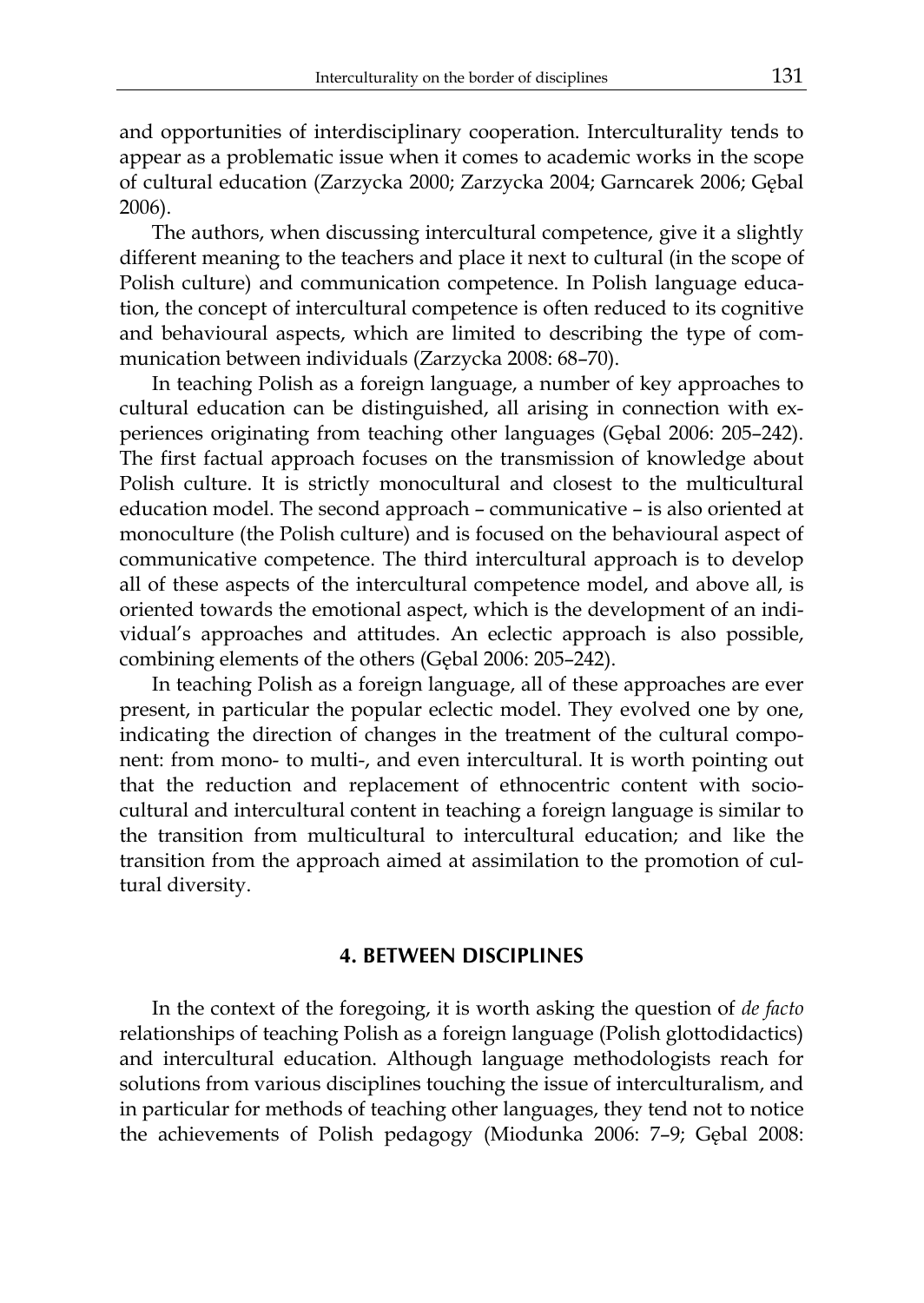84–86). As mentioned before, references to multicultural education appear in works of Polish language teaching methodologists who concentrate primarily on cultural education issues (Zarzycka 2000; Garncarek 2006; Gębal 2006; Zarzycka 2008).

Rather than refer directly to pedagogical trends, the authors often use the general concepts of intercultural communication such as "cultural differences" or "intercultural dialogue" (Kurtyka 2005: 83–95). Their interest in interculturalism issues seems to be rather limited. Most frequently they talk about cross-cultural approach to teaching culture and they focus on methodology and curriculum issues (Gębal 2006).

Consequently, in subject matter literature on language education, we rarely see references to the findings of pedagogues. Instead, there are references to works on intercultural communication, which are rather theoretical than normative. They lack references to didactic objectives and ways of making a transition from educational theory into educational practice, which is so relevant from the perspective of pedagogy (Mackiewicz 2005; Bandura 2007; Torenc 2007).

The studies show that in teaching Polish as a foreign language, the ethnocentric and mono-cultural approach to the transmission of cultural content is still the dominant element, which means not reaching for a chance to meet with the "others" (representatives of different cultures), a chance which is created in the context of teaching Polish to an international group, not to mention the active development of students' sensitivity and intercultural competence (Stankiewicz 2009).

Although the terminology used in teaching Polish as a foreign language and pedagogy is often similar to each other, one can see a twist of meaning in them when it comes to certain concepts (Zarzycka 2008: 63–77). It happens that new terms are created in language teaching while their equivalents have long been present in Polish pedagogy. The previously mentioned concept of intercultural competence has gained in importance recently and it is used in both the disciplines. However, Polish language teachers look at it primarily from the perspective of communication studies, which differs from the understanding proposed by pedagogues. In teaching Polish as a foreign language the concept of interculturalism and other derivative terms into the realm of language and communication are sometimes narrowed by neglecting considerations of educational objectives in a wider social context.

In the context of these observations, it seems necessary to broaden the operations on the boundaries between these two disciplines through developing glottodidactic reflection of the desired objectives and educational content supported by pedagogical findings and then linking them with overall methodology of teaching, developing attitudes of learners studying Polish as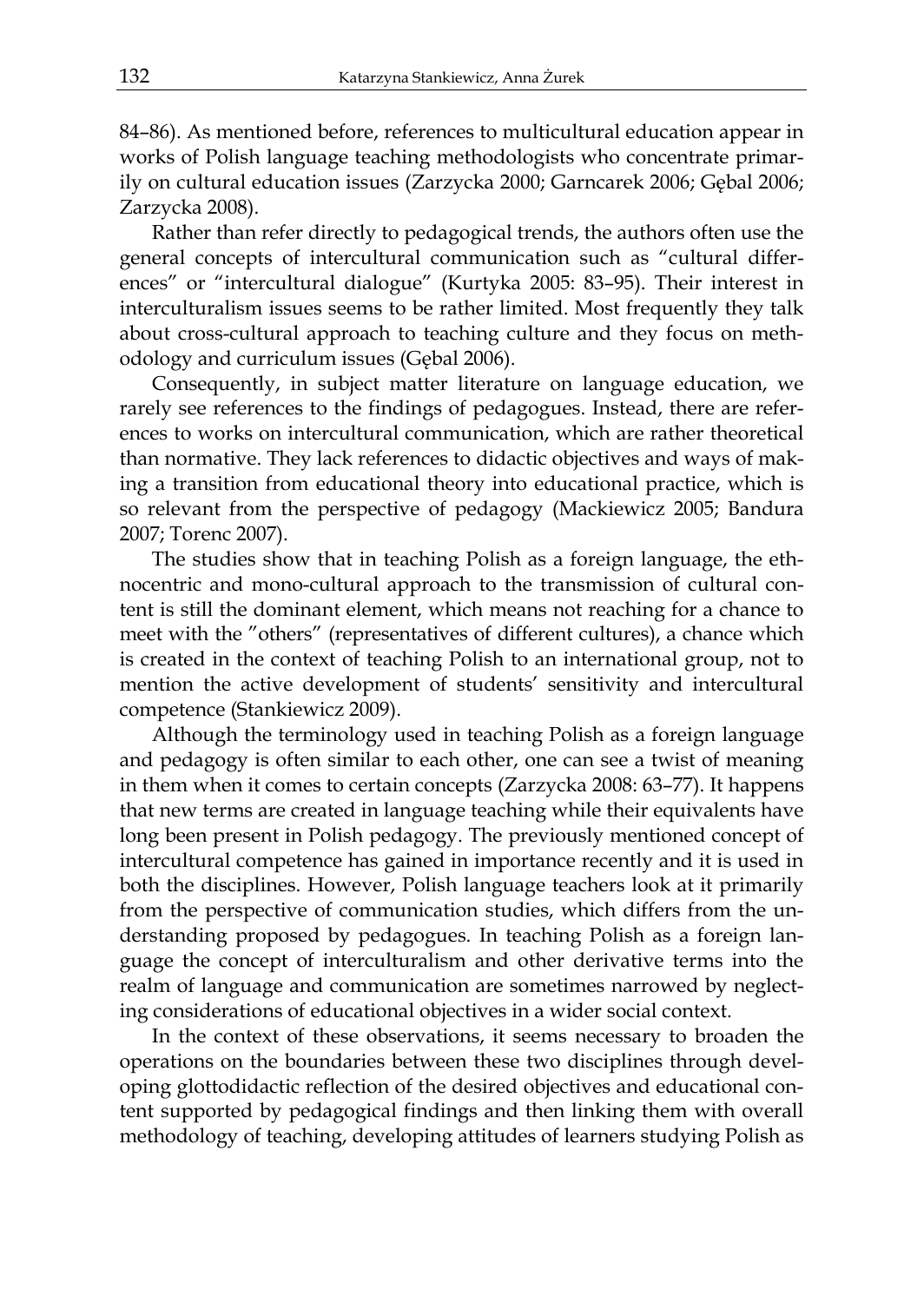a foreign language in language courses as well as transmitting certain values and approaches to other cultures. Consideration of the cultural message and the image of Polish culture presented in learning materials for teaching Polish as a foreign language is important, but even more is the educational practice resulting from adopting a particular approach to the presentation of Polish culture and other cultures in the Polish language classes for foreigners.

### **5. TOWARDS TEACHING**

Intercultural contents are very attractive from the perspective of a learner who studies Polish as a foreign language, and they can be integrated into a language course (Stankiewicz, Żurek 2009: 196–212). This is in line with European guidelines regarding foreign languages teaching methodology, outlined in the *Common European Framework of Reference for Languages: Learning, Teaching, Assessment* (2003).

The purpose of this article – besides purely theoretical considerations – is also to present ways of combining elements of intercultural education with the methodology of teaching Polish as a foreign language, especially as far as the teaching of foreign students studying in multicultural groups is concerned. A development of all language skills in the framework of intercultural learning seems particularly interesting. In conclusion we present examples of exercises where all aspects of intercultural competence can be included in a classroom context. They reflect the intercultural approach to teaching Polish as a foreign language and are based on the principles of intercultural education (Stankiewicz, Żurek 2009: 196–212).

The first example is the game entitled *Every country has its customs* intended for advanced students of Polish (at B2/C1 level). Developing intercultural competence involves learning about different customs and developing students' cultural and national identity. The language learning objective focuses on practising vocabulary related to everyday objects, customs and rituals of the considered culture. What is important from the perspective of educational practice is the fact that the number of participants of the game is undefined. Students decide which subjects and materials to use. They form groups consisting of representatives of one culture and prepare a presentation on common customs and behaviours Then they present objects which they consider important in their culture in the form of a multimedia presentation, a short play, etc. Such presentations take place regularly e.g. every two weeks (Losche 2003: 148).

Another exercise is called *Who am I?* and it includes defining one's identity; presenting typical elements, and defining differences between one's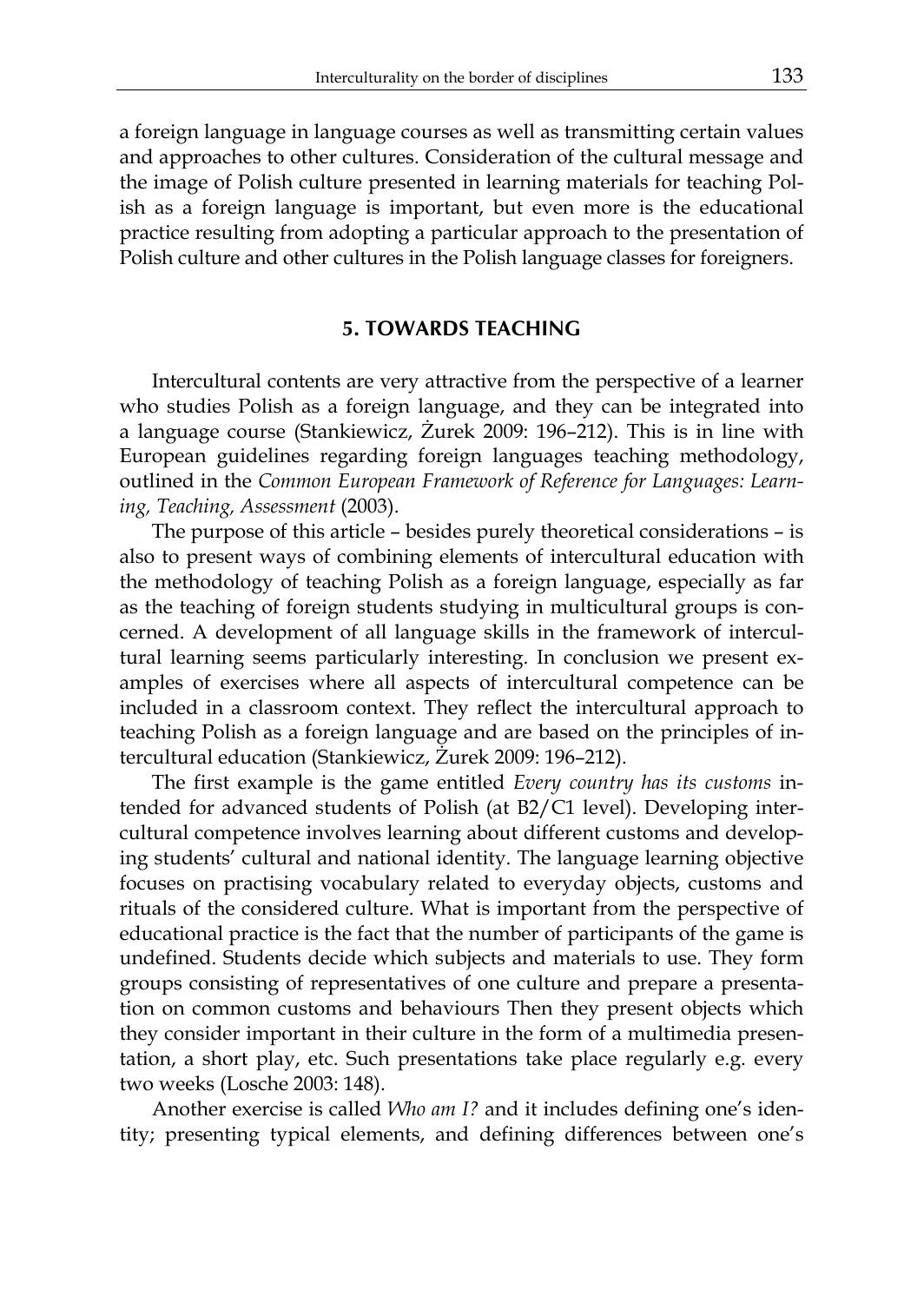own perception of oneself and the way one is perceived by others. It can also be used as a starting point for discussion on similarities and differences in cultures. Language context includes terms referring to family members, types of relationships, affinity and naming interpersonal relations. Like in the game described before, the number of participants is not defined here either. However it is best if the number is even as students are supposed to work in pairs. The teacher explains the rules. Each student has to fill in their own worksheet with features that are important to him/herself and a similar worksheet about his/her partner. First, everyone fills in worksheets individually. They assess importance of the features (such as nationality, name, character, etc.) by placing them in circles of numbers where number 1 means the most important feature. Then students compare their results in pairs and discuss similarities and differences in perceptions After a while there is time for a group discussion moderated by the teacher during which students discuss similarities and differences in defining identity and how they depend on the respondent's selection of the place in the hierarchy of importance s/he assigns to nationality (Brander 1995: 29–30).

## **6. CONCLUSION**

A Polish language course for foreigners provides an opportunity to broaden their knowledge of the language and also helps them adapt to a different cultural reality. At the same time it functions as a space where different cultures can meet (Stankiewicz, Żurek 2009: 196–212). It creates a convenient basis for starting an intercultural education. To implement this educational model, teaching Polish as a foreign language should take place not from the position of a dominant culture, but should focus on intercultural dialogue, based on an intercultural learning process. This requires giving up the ethnocentric position where Polish culture is placed in the centre and implementing cultural relativism which assumes that all cultures and cultural contexts are equal and which is open to the "other" and his/her views.

The effect of such a teaching method will be a growth in students' language competence supported by socio-cultural knowledge about Poland, and supplemented by a cross-cultural competence which enables them to find themselves in a culture that is foreign to them, reach for opportunities arising from contacts with what is foreign and different, and use it in the process of developing their own identity. After adopting such objectives, a language course becomes a meeting place with cultures (and not just a meeting place with the Polish culture), and the teacher plays the role of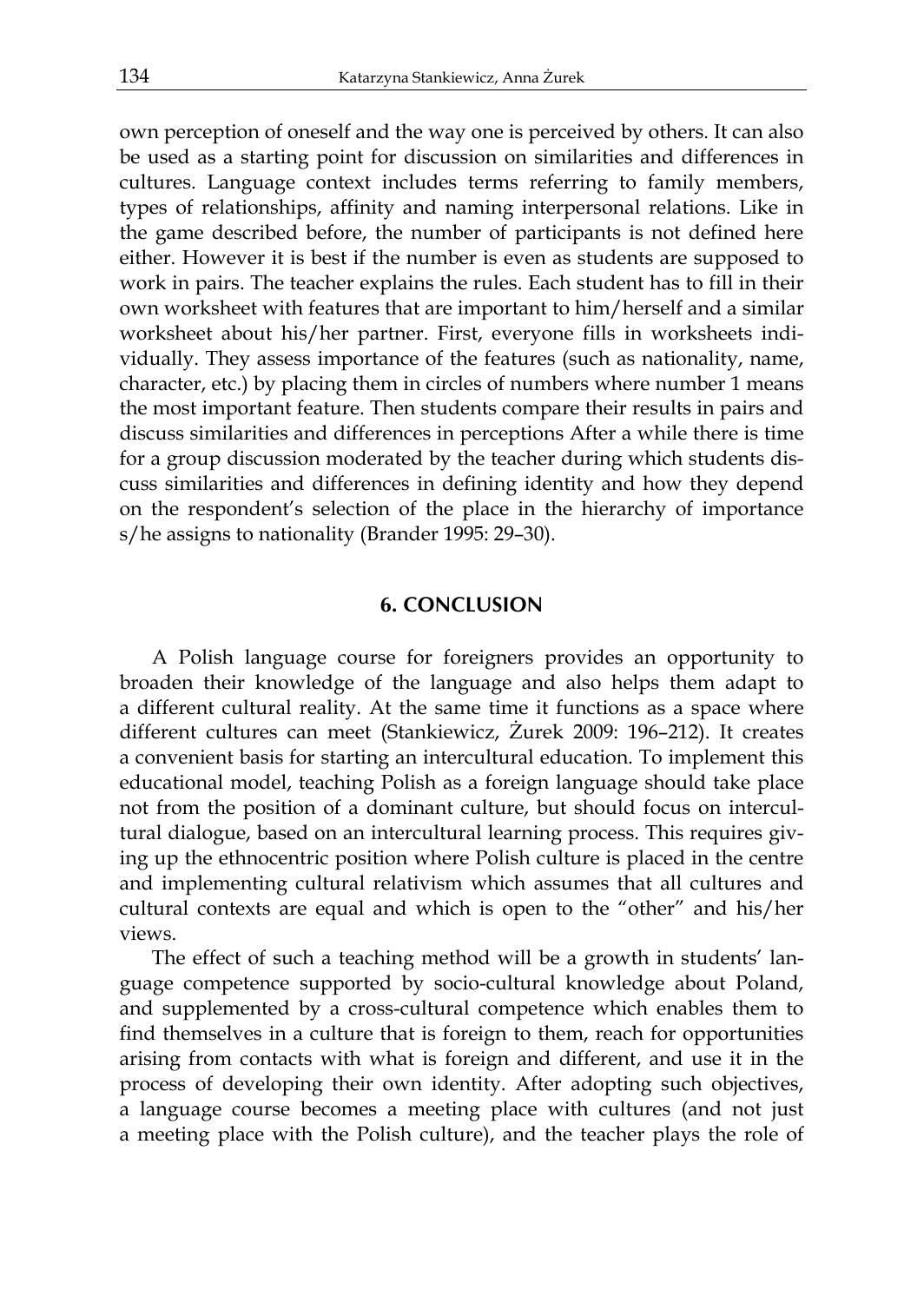cultural mediator. Pedagogy, in particular intercultural education, poses new challenges for the methodology of teaching Polish as a foreign language which go far beyond the methodological and curriculum issues and at the same time enhance the status of this area of education.

## **REFERENCES**

Bandura, E., 2007. *Nauczyciel jako mediator kulturowy*. Kraków: Wydawnictwo Tertium.

- Brander, P., 1995. *All different All equal*, *Education pack*. Strasbourg: Komisja Europejska.
- *Europejski System Opisu Kształcenia Językowego: uczenie się, nauczanie i ocenianie,* 2003. Warszawa: Rada Europy.
- Garncarek, P., 2006. *Przestrzeń kulturowa w nauczaniu języka polskiego jako obcego*. Warszawa: Wydawnictwo Uniwersytetu Warszawskiego.
- Gębal, P., 2006. Realia i kultura w nauczaniu języka polskiego jako obcego. In: Lipińska, E., Seretny, A. (eds). *Z zagadnień dydaktyki języka polskiego jako obcego*. Kraków: Wydawnictwo Universitas, 205–242.
- Gębal, P., 2008. W stronę podstaw dydaktyki języka polskiego jako obcego. Próba bilansu polonistycznej myśli glottodydaktycznej. In: Miodunka, W., Seretny, A. (eds). *W poszukiwaniu nowych rozwiązań. Dydaktyka języka polskiego jako obcego u progu XXI wieku*. Kraków: Wydawnictwo Uniwersytetu Jagiellońskiego, 79–88.
- Grzybowski, P., 2008. *Edukacja międzykulturowa przewodnik. Pojęcia, literatura, adresy*. Kraków: Oficyna Wydawnicza Impuls.
- Jasiński, Z., 2004. Od pedagogiki narodowej do pedagogiki międzykulturowej. Refleksje na progu eurointegracji. In: Paszko, A. (ed.). *Edukacja międzykulturowa w Polsce na przełomie XX i XXI wieku.* Kraków: Wojewódzka Biblioteka Publiczna.
- Komorowska, H., 1982. *Metody badań empirycznych w glottodydaktyce.* Warszawa: Wydawnictwo Naukowe PWN.
- Kurtyka, A., 2005. Rozwijanie kompetencji międzykulturowej nauczycieli języków obcych. In: Mackiewicz, M. (ed.). *Dydaktyka języków obcych a kompetencja kulturowa i komunikacja interkulturowa*. Poznań: Wydawnictwo Wyższej Szkoły Bankowej, 83–95.
- Lewowicki, T., 2000. W poszukiwaniu modelu edukacji międzykulturowej. In: Lewowicki, T. (ed.). *Edukacja międzykulturowa w Polsce i na świecie*. Katowice: Wydawnictwo Uniwersytetu Śląskiego, 21–35.
- Losche, H., 2003. *Interkulturelle Kommunikation. Sammlung praktischer Spiele und Übungen*. Augsburg: Ziel.
- Mackiewicz, M. (ed.), 2005. *Dydaktyka języków obcych a kompetencja kulturowa i komunikacja interkulturowa*. Poznań: Wydawnictwo Wyższej Szkoły Bankowej.
- Miodunka, W., 2006. Wprowadzenie. Metodyka, dydaktyka, pedagogika a nauczanie języka polskiego jako obcego. In: Seretny, A., Lipińska, E. (eds). *Z zagadnień dydaktyki języka polskiego jako obcego*. Kraków: Wydawnictwo Universitas, 7–9.
- Nikitorowicz, J., 2005. *Edukacja międzykulturowa. Kreowanie tożsamości dziecka*. Gdańsk: Gdańskie Wydawnictwo Psychologiczne.
- Stankiewicz, K., 2009. *Jawny i ukryty przekaz kulturowy w nauczaniu języka polskiego jako obcego*. Unpublished doctoral dissertation mentored by prof. Z. Kwieciński, Toruń: Wydawnictwo Uniwersytetu Mikołaja Kopernika.